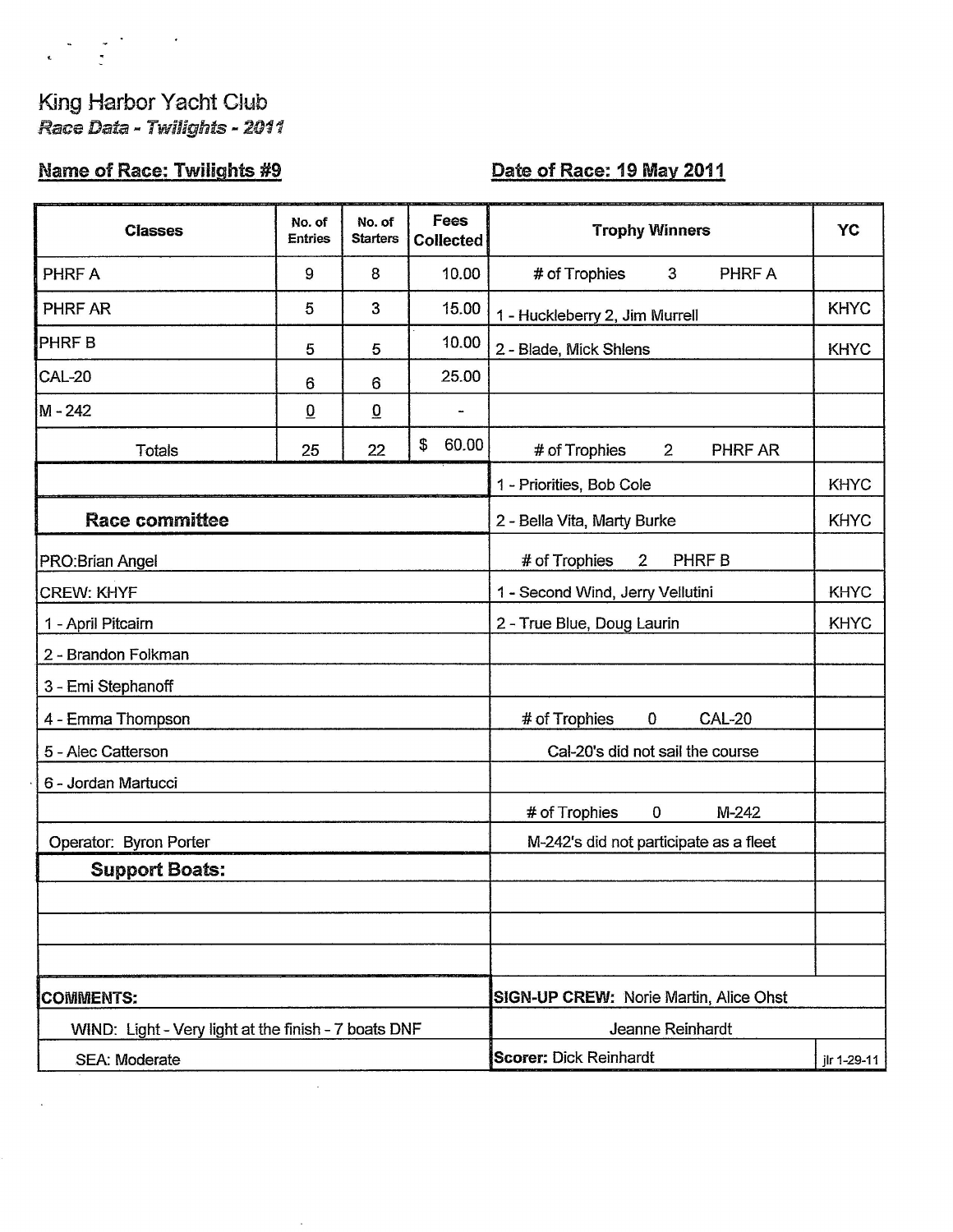| Race Date: 19 May 2011 |                  |                         | Wind Speed: light                  |               | <b>PRO: KHYF</b>      |                               |                          |                               |             |                  |
|------------------------|------------------|-------------------------|------------------------------------|---------------|-----------------------|-------------------------------|--------------------------|-------------------------------|-------------|------------------|
| Div<br>Rank            |                  | <b>Boat Name</b>        | Sail No.                           | <b>Rating</b> | Finish<br><b>Time</b> | <b>Elapsed</b><br><b>Time</b> | Corrected<br><b>Time</b> | <b>Owner / Skipper</b>        | Club        | <b>Boat Type</b> |
| PHRF-A                 |                  |                         | Time on Time / Start Time 18:20:00 |               |                       |                               |                          |                               |             |                  |
|                        | $\mathbf{1}$     | Lucky                   | 35012                              | 39            | 19:54:51              | 01:34:51                      | 01:44:40                 | Roger O'Conner/ Vitti Jackson | <b>KHYC</b> | OD 35            |
|                        | $\boldsymbol{2}$ | Huckleberry 2 *         | 15                                 | 54            | 19:59:14              | 01:39:14                      | 01:46:47                 | Jim Murrell                   | <b>KHYC</b> | Farr 30          |
|                        | 3                | Blade *                 | 103                                | 39            | 19:58:33              | 01:38:33                      | 01:48:45                 | <b>Mick Shlens</b>            | <b>KHYC</b> | Melges 30        |
| <b>DNF</b>             | 9                | E-ticket                | 184                                | 96            |                       |                               |                          | Larry Scarbrough              | <b>KHYC</b> | Melges 24        |
| <b>DNF</b>             | 9                | No Way !! *             | 28124                              | 138           |                       |                               |                          | Don Souther                   | <b>KHYC</b> | $B-25$           |
| <b>DNF</b>             | 9                | <b>Flying Dutchman</b>  | 87027                              | 93            |                       |                               |                          | Rudy VanKreuningen            | <b>KHYC</b> | Hobie 33         |
| <b>DNF</b>             | 9                | Velociraptor*           | 46470                              | 138           |                       |                               |                          | <b>Wilfred Poiesz</b>         | <b>KHYC</b> | <b>B25</b>       |
| <b>DNC</b>             | 9                | Gimme Shelter*          | 7800                               |               |                       |                               |                          | Vitti Jackson                 | <b>KHYC</b> | Martin 243       |
| <b>DNF</b>             | 9                | <b>ONO</b>              | 32551                              | 54            |                       |                               |                          | Mark Folkman                  | <b>KHYC</b> | Olson 40         |
| <b>DNC</b>             | 9                | Gimme Shelter*          | 7800                               |               |                       |                               |                          | Vitti Jackson                 | <b>KHYC</b> | Martin 243       |
| <b>DNC</b>             | 9                | Dark & Stormy **        | 129                                |               |                       |                               |                          | Alicia Minana                 | <b>KHYC</b> | Henderson30      |
| <b>DNC</b>             | 9                | <b>Bullitt</b>          | 74295                              |               |                       |                               |                          | Mike Kaminskas                | <b>KHYC</b> | Mt Gay 30        |
| <b>DNC</b>             | $\boldsymbol{9}$ | <b>Calais</b>           | 46575                              |               |                       |                               |                          | Jerry Hunter                  | <b>KHYC</b> | Cencho 33        |
| PHRF-A(R)              |                  |                         | Time on Time / Start Time 18:25:00 |               |                       |                               |                          |                               |             |                  |
|                        | 1                | Priorities <sup>*</sup> | 87309                              | 93            | 19:30:44              | 01:05:44                      | 01:06:27                 | <b>Bob Cole</b>               | <b>KHYC</b> | Olson 30         |
|                        | $\boldsymbol{2}$ | Bella Vita (ar)         | 56136                              | 81            | 19:34:26              | 01:09:26                      | 01:11:31                 | <b>Marty Burke</b>            | <b>KHYC</b> | Beneteau 36-7    |
|                        | 3                | <b>Nitro</b>            | 97626                              | 84            | 19:35:34              | 01:10:34                      | 01:12:21                 | John Messenger/ Al Castillion | <b>KHYC</b> | J33              |
| <b>DNC</b>             | 5                | Tigger (ar)             | 42757                              |               |                       |                               |                          | <b>Suzanne Cottrell</b>       | <b>KHYC</b> | J33              |
| <b>DNF</b>             | 5                | Ellis Island            | 1172                               | 150           |                       |                               |                          | <b>Casey Schilling</b>        | <b>BYC</b>  | Catalina 34      |
| <b>DNC</b>             | 5                | Sidekick * (ar)         | 42301                              |               |                       |                               |                          | <b>Bill Webster</b>           | <b>KHYC</b> | $J-37$           |
| PHRF-B                 |                  |                         | Time on Time / Start Time 18:30:00 |               |                       |                               |                          |                               |             |                  |

**1 Second Wind \* 97668 222 19:49:13 01:19:13 01:06:42 Jerry Vellutini KHYC Cal 25**

#### **2010 Twilights at KHYC #9**

**King Harbor Yacht Club**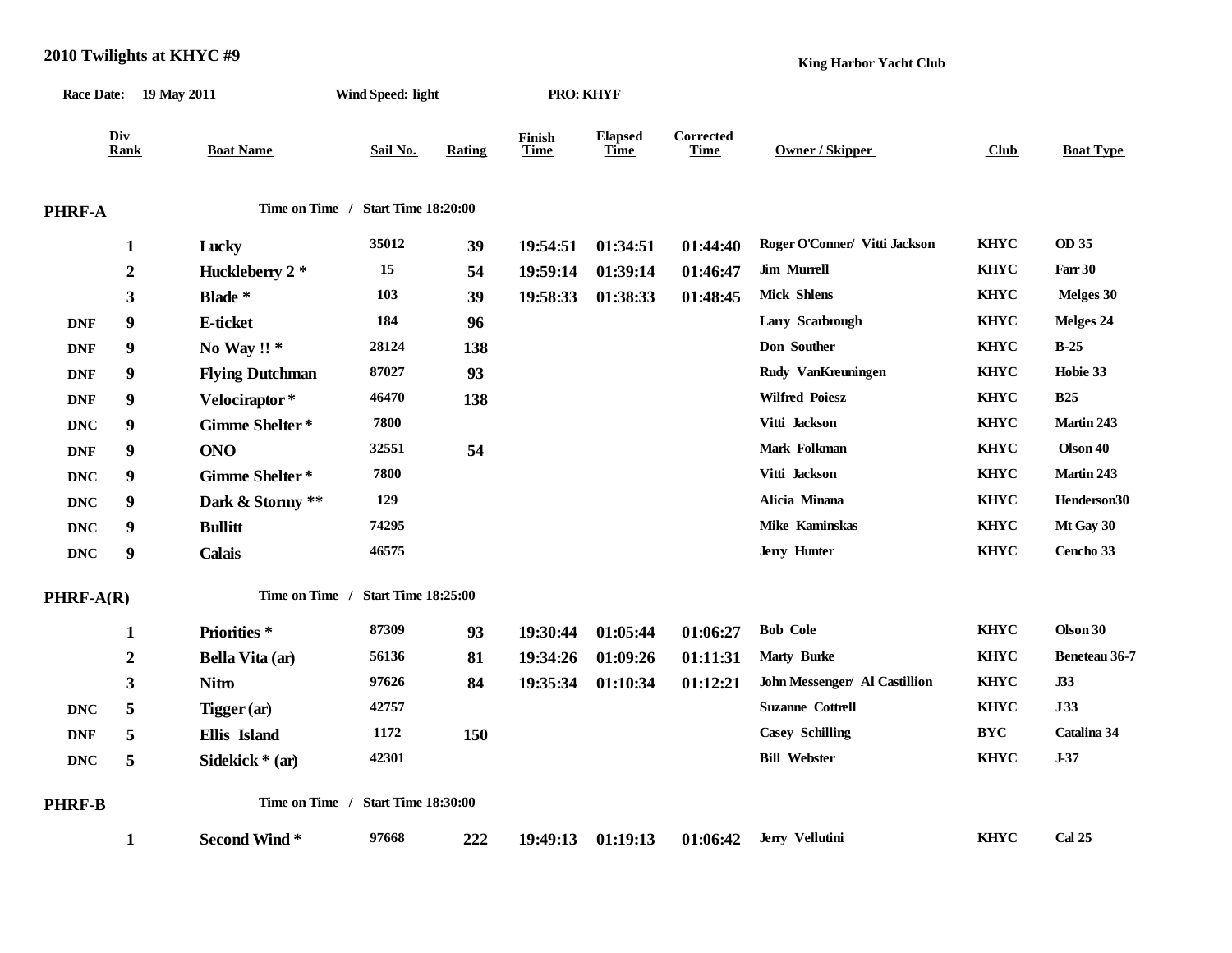|               | $\boldsymbol{2}$ | <b>True Blue</b>        | 97264      | 150 | 19:42:54 | 01:12:54 | 01:07:42 | Doug Laurin            | <b>KHYC</b> | Martin 242         |
|---------------|------------------|-------------------------|------------|-----|----------|----------|----------|------------------------|-------------|--------------------|
|               | $\mathbf{3}$     | Impulsive *             | 33815      | 153 | 19:46:58 | 01:16:58 | 01:11:10 | John Ellinwood         | <b>RBYC</b> | <b>Impulse 26</b>  |
|               | 4                | <b>Midnight Run</b>     | 56782      | 150 | 19:52:21 | 01:22:21 | 01:16:28 | <b>John Dean</b>       | <b>KHYC</b> | Catalin 320        |
| <b>DNC</b>    | 5                | <b>Proper Lady</b>      | 57935      |     |          |          |          | <b>Bob Cash</b>        | <b>KHYC</b> | <b>Islander 32</b> |
| <b>DNC</b>    | 5                | <b>Nina</b>             | 37764      |     |          |          |          | Rafael Fernandez       | <b>KHYC</b> | Hunter 30          |
| <b>DNC</b>    | 5                | <b>New Channels</b>     | <b>100</b> |     |          |          |          | Kolter/ Butterworth    | <b>KHYC</b> | Martin 242         |
| <b>DNC</b>    | 5                | <b>Bella Luna</b>       | 47595      |     |          |          |          | Gino Polizzotto        | <b>KHYC</b> | Ranger 28          |
| <b>DNC</b>    | 5                | Primera                 | 27871a     |     |          |          |          | Mark Johnston          | <b>HYC</b>  | <b>Col 30</b>      |
| <b>DNC</b>    | 5                | <b>Fly Away</b>         | 97228      |     |          |          |          | Jeff Butterworth       | <b>KHYC</b> | Martin 242         |
| <b>DNC</b>    | 5                | Pau Hana                | 46522      |     |          |          |          | <b>Brandon Folkman</b> |             | Martin 242         |
| <b>DNC</b>    | 5                | <b>Bad Wolf*</b>        | 97321      |     |          |          |          | Len Abbeduto           | <b>KHYC</b> | Martin 242         |
| <b>DNC</b>    | 5                | <b>True Blue</b>        | 97228      |     |          |          |          | Julie Coll             |             | Martin 242         |
| <b>DNC</b>    | 5                | Primera                 | 27871      |     |          |          |          | Mark Johnston          | <b>HYC</b>  | <b>Col 30</b>      |
| <b>DNC</b>    | 5                | Ellis Island*           | 1172       |     |          |          |          | <b>Casey Schilling</b> | <b>BYC</b>  | Catalina 34        |
| <b>DNC</b>    | 5                | <b>True Blue</b>        | 97624      |     |          |          |          | Udo Kolter             | <b>KHYC</b> | Martin 242         |
| <b>DNC</b>    | 5                | <b>Fly Away</b>         | 97228      |     |          |          |          | <b>Brandon Folkman</b> | <b>KHYC</b> | Martin 242         |
| <b>DNC</b>    | 5                | <b>New Channels</b>     | 100        |     |          |          |          | <b>Brian Cotrell</b>   | <b>KHYC</b> | Martin 242         |
| <b>DNC</b>    | 5                | <b>Proper Lady - NS</b> | 57935      |     |          |          |          | <b>Bob Cash</b>        | <b>KHYC</b> | <b>Islander 32</b> |
|               |                  |                         |            |     |          |          |          |                        |             |                    |
| <b>Cal 20</b> |                  | <b>One Design</b>       |            |     |          |          |          |                        |             |                    |

| <b>DNF</b> | Poco Loco           | ◠<br>∠ | <b>Terry Taugner</b>          | <b>KHYC</b> | <b>Cal 20</b> |
|------------|---------------------|--------|-------------------------------|-------------|---------------|
| <b>DNF</b> | Poquito             | 1092   | John Selman                   | <b>KHYC</b> | <b>Cal 20</b> |
| <b>DNC</b> | <b>Brew Ha Ha</b>   | 15c    | Mark Kranz                    | <b>KHYC</b> | <b>Cal 20</b> |
| <b>DNF</b> | Honu <sup>*</sup>   | 1559   | Lindquist/ Mayol              | <b>KHYC</b> | <b>Cal 20</b> |
| <b>DNC</b> | Lilikoi Pie         | 36     | <b>Bob Perpall</b>            | <b>KHYC</b> | <b>Cal 20</b> |
| <b>DNF</b> | <b>Yell At Me!</b>  | 1079   | <b>Rupert Nuttall-Smith</b>   | <b>KHYC</b> | <b>Cal 20</b> |
| <b>DNC</b> | <b>Escape Torce</b> | 358    | <b>Barry Hamilton</b>         | <b>KHYC</b> | <b>Cal 20</b> |
| <b>DNF</b> | <b>Fifty/Fifty</b>  | 50     | <b>Bud Legg</b>               | <b>LAYC</b> | <b>Cal 20</b> |
| <b>DNC</b> | $\mathbf{M}3$       | 370    | Brenda Wempner/ Brian Lindqui | <b>KHYC</b> | <b>Cal 20</b> |
| <b>DNF</b> | <b>CFI</b>          | 369    | <b>Tony Gudish</b>            | <b>KHYC</b> | <b>Cal 20</b> |